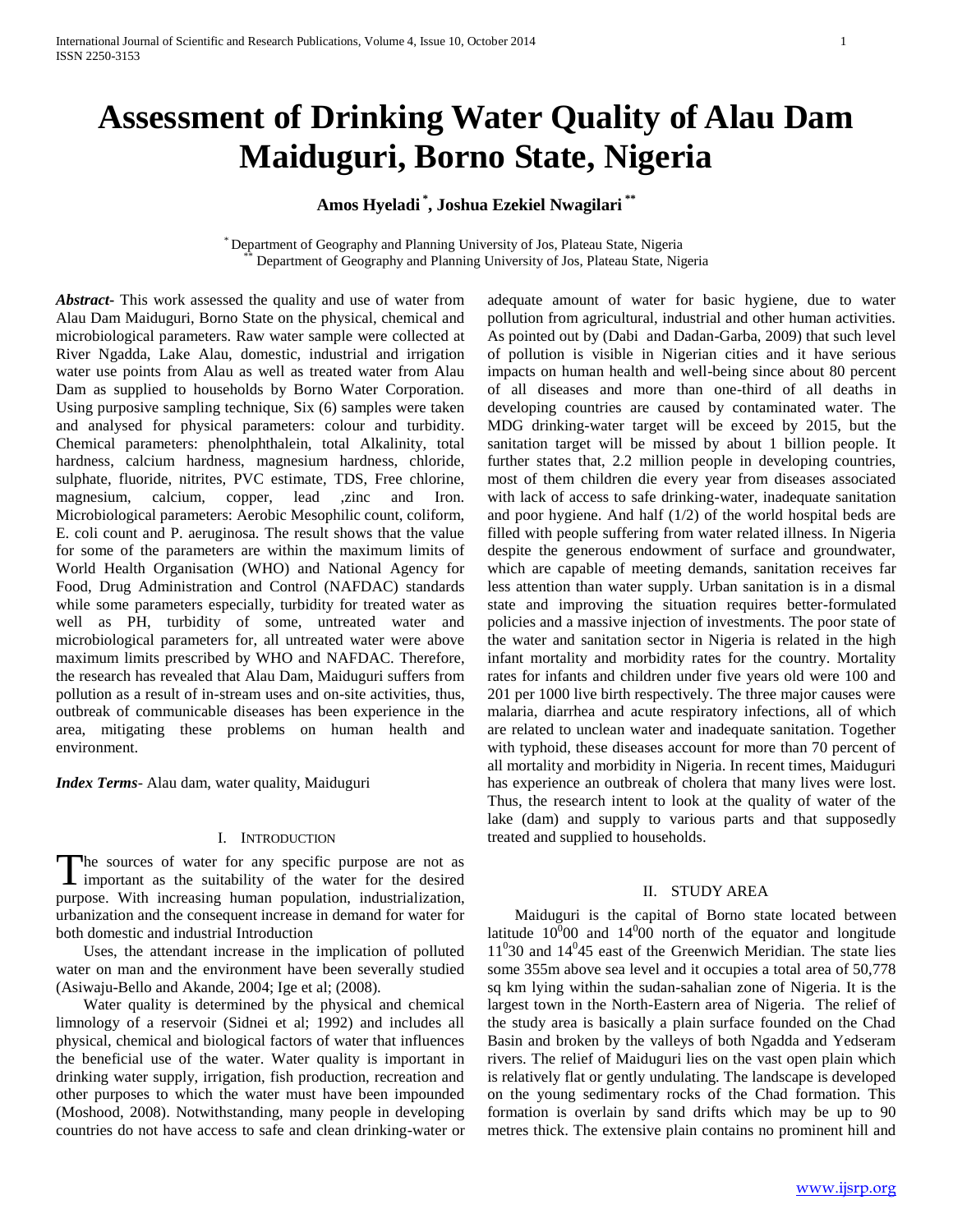attains an elevation of about 350m above sea level (Ijere and Daura, 2000).

 Lake Alau a dam constructed by the Lake Chad Basin Authority depends on run off and annual flow of two rivers: River Ngadda which rises some 20km in Askira-uba after having descended the Precambrian hill, crossed the alluvial plain (Chad formation) and become confused with the course of River Yedseram that runs into the Sambisa Swamps areas of Borno state (Ijere and Daura, 2000).

 Alau Dam, a water reservoir constructed across river Ngadda to store water during seasonal floods in undulating low land of the south of Konduga village. Apart from the dam which provide water, there are intake works at Alau Raw Water pumping Station having 3 pumps (2 on duty and 1 standby) with flow per pump 540 l/sec and discharge pressure of 55m; a transmission line for raw water with pipe size of 800mm diameter with total length of 12.5km to the water treatment plant. The plant is designed to treat  $67,000\text{m}^3/\text{day}$  and pump 15,000, 000 gal/day with flow of 775 l/sec. The treatment plant has 32 ground reservoir each with capacity of 16, 750 $M<sup>3</sup>$ , 2 overhead concrete tanks each with capacity of  $4,500M<sup>3</sup>$ , 4 flat bottom clarified tanks, rapid gravity sand filters, chemical treatment section, power supply system PHCN and 2 generators of 100 KVA and high lift pumps.

## III. METHODS AND MATERIALS

 The nature of the data was of infinite because it was derived from continues distribution of river flow and dam. The data was, however reduced from continues distribution to discrete by taking water samples at six (6) points within the following locations as listed below:

#### **Table I. Locations of Sampling points of Alau Dam**

| Locations                       | <b>Samples</b> | <b>Symbols</b> |
|---------------------------------|----------------|----------------|
| <b>Water from River Ngadda</b>  | T              | <b>WRN</b>     |
| <b>Water from Lake Alau</b>     | П              | WLA            |
| Domestic water use point from   | Ш              | WDU            |
| Alau Dam                        |                |                |
| Irrigation water use point from | - IV           | WIU            |
| Alau                            |                |                |
| Industrial water use point from |                | WIN            |
| <b>Alau Dam</b>                 |                |                |
| Treated water from Alau dam     | VI.            | WTS            |
| supplied to household           |                |                |

Note: symbols were not used in details, only the samples in Roman numerals as representation of the sampling points

 The method used for data collection for the purpose of this research followed a purposive sampling approach based on the procedure stated in the NAFDAC Guidelines for Drinking Water Quality in Nigeria. Based on this, water samples were collected for quality analysis by using a fetcher tied to a rope and dipped into the water and poured inside a plastic bottles capped and labelled with respect to their points of collections and uses to which the raw water from the dam is put to as well as the treated water from the treatment plant was collected from the tap ready for supplied to households. Samples collected in bottles were transferred from the collection points to the laboratory in a cooler to maintain steady temperature of the water.

 The samples of water were collected and subjected to laboratory analysis, using all the required materials, equipment and procedures as practiced in a standard laboratory. The following parameters of water were analyzed:

- i. Physical parameters: *colour, odour, taste*
- *ii.* Chemical parameters: *PH, total hardness, calcium hardness, total dissolved solids, dissolved carbondioxide, chloride, fluoride, nitrite, sulphate, free chloride; trace metals; copper, lead, zinc, iron, calcium and magnesium;*
- iii. Biological parameters: *coliform count, E.coli count and P.auriginosa*.

 These parameters are considered as the most common contaminated found in water used households in the study area which causes cholera outbreak almost every year, typhoid fever, skin irritation, bilherziosis etc. determining the levels of these parameters in water used by the households in the study area will help in assessing the portability or quality of the water from the dam for human consumption and other uses.

 The results of the laboratory analysis were compared with that of WHO and NAFDAC, maximum limits of water quality parameters for drinking water; these are World and national standard for quality drinking water.

#### IV. RESULT AND DISCUSSION

 Figure 1.reveals that colour of untreated water at sampling points I-V are 337, 267, 310, 227, and 193 Hazen's scale in mg/l respectively, which are all above WHO and NAFDAC specified limits of 15 and 20 Hazen, mg/l standards for colourless water. Taste and odour for all the samples were not detected while turbidity shows the following 14, 18, 16, 36 and 30 NTU mg/l for the sampling points. The turbidity value for sampling points I,II and III falls within the specified limits of 5-25 NTU by WHO and NAFDAC while at points IV and V where both above the maximum limit of the Regulatory Standard. Colour of the treated water (sampling point VI) is 40 Hazen scale mg/l which is above WHO and NAFDAC limits of 15 and 20 Hazen's scale mg/l specified standard. Taste and Odour where not detected from the treated water while the turbidity is 39 NTU mg/l was found to be above specified limit of 5 and 25 NTU by WHO and NAFDAC, respectively.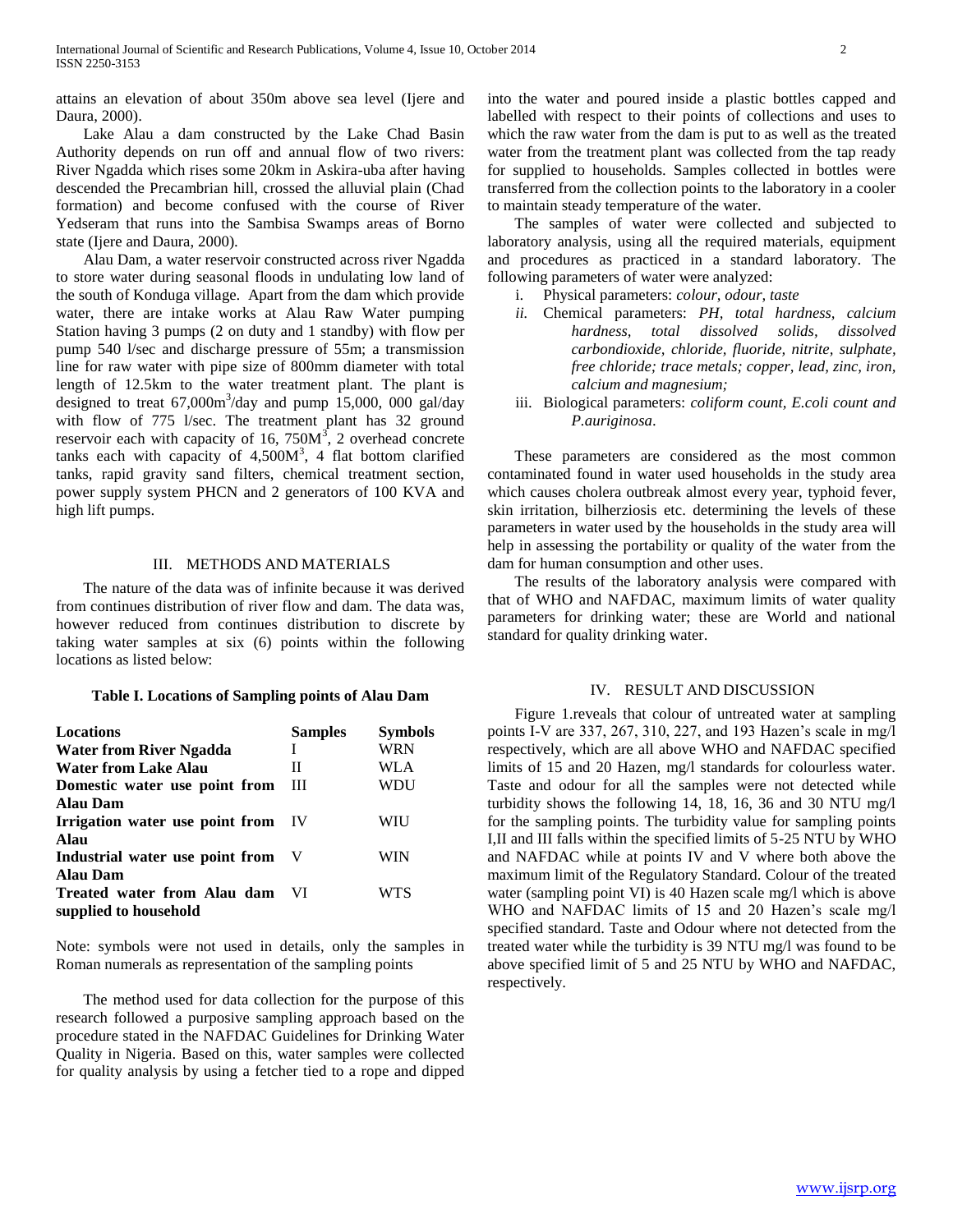

**Figure 1. Physical Parameters sampling points of Alau Dam in compare with NAFDAC and WHO**

Source: author's research and lab analyses (NAFDAC's Lab) Maiduguri, 2012.

Note: WRN, WLA, WDU, WIU, WIN and WTS symbols were not used to represent sample points

## **Table II: Chemical Parameters sampling points of Alau dam in compare with NAFDAC and WHO**

| <b>CHEMICAL</b>                        | I            | $\mathbf{I}$             | Ш              | IV           | V            | VI               | <b>WHO</b>               | <b>NAFDAC</b>  |
|----------------------------------------|--------------|--------------------------|----------------|--------------|--------------|------------------|--------------------------|----------------|
| <b>PARAMETERS</b><br><b>PH</b>         | 8.886        | 8.399                    | 8.78           | 8.182        | 8.436        | 7.763            | $6.5 - 8.5$              | $6.5 - 8.5$    |
| $DCD$ (mg/l)                           | $\mathbf{1}$ | 1                        | $\overline{2}$ | $\mathbf{1}$ | $\mathbf{1}$ | $\overline{4}$   | ÷                        | 50             |
| <b>Total Alkalinity (mg/l)</b>         | 72           | 64                       | 60             | 52           | 48           | 36               |                          | 100            |
| Chloride (mg/l)                        | 13           | $\tau$                   | 13             | 8            | 9            | 12               |                          | 250            |
| Total hardness (mg/l)                  | 40           | 52                       | 32             | 40           | 48           | 52               | $\overline{\phantom{m}}$ | 100            |
| Calcium hardness (mg/l)                | 25           | 32                       | 20             | 25           | 30           | 30               | -                        | 50             |
| <b>Magnesium</b><br>hardness<br>(mg/l) | 19           | 20                       | 12             | 15           | 18           | 22               |                          | 50             |
| Sulphate (mg/l)                        | 10           | 10                       | 5              | 10           | 10           | $\boldsymbol{0}$ | 500                      | 250            |
| Fluoride (mg/l)                        | 0.2          | 0.4                      | 0.2            | 0.2          | 0.4          | 0.2              | 1.5                      | 1.3            |
| Nitrate (mg/l)                         | 0.03         | 0.03                     | 0.03           | 0.03         | 0.02         | 0.02             | 50                       | 3              |
| TDS (mg/l)                             | 220          | 260                      | 200            | 260          | 200          | 240              | 500                      | 500            |
| Free Chlorine (mg/l)                   | 0.16         | 0.17                     | 0.15           | 0.14         | 0.19         | 0.12             | 0.4                      | 0.3            |
| Copper (ppm)                           | 0.21         | 0.32                     | 0.19           | 0.41         | 0.19         | 0.12             | $\overline{2}$           | $\overline{2}$ |
| Calcium (ppm)                          | 2.17         | 2.26                     | 3.1            | 2.14         | 1.96         | 1.12             | 200                      | 75             |
| Zinc (ppm)                             | 0.01         | $\overline{\phantom{0}}$ |                | 0.09         | 0.03         | $\blacksquare$   | 3                        | 5              |
| Iron (ppm)                             | 0.16         | 1.3                      | 0.37           | 0.41         | 0.34         | $\overline{a}$   | 0.3                      | 0.3            |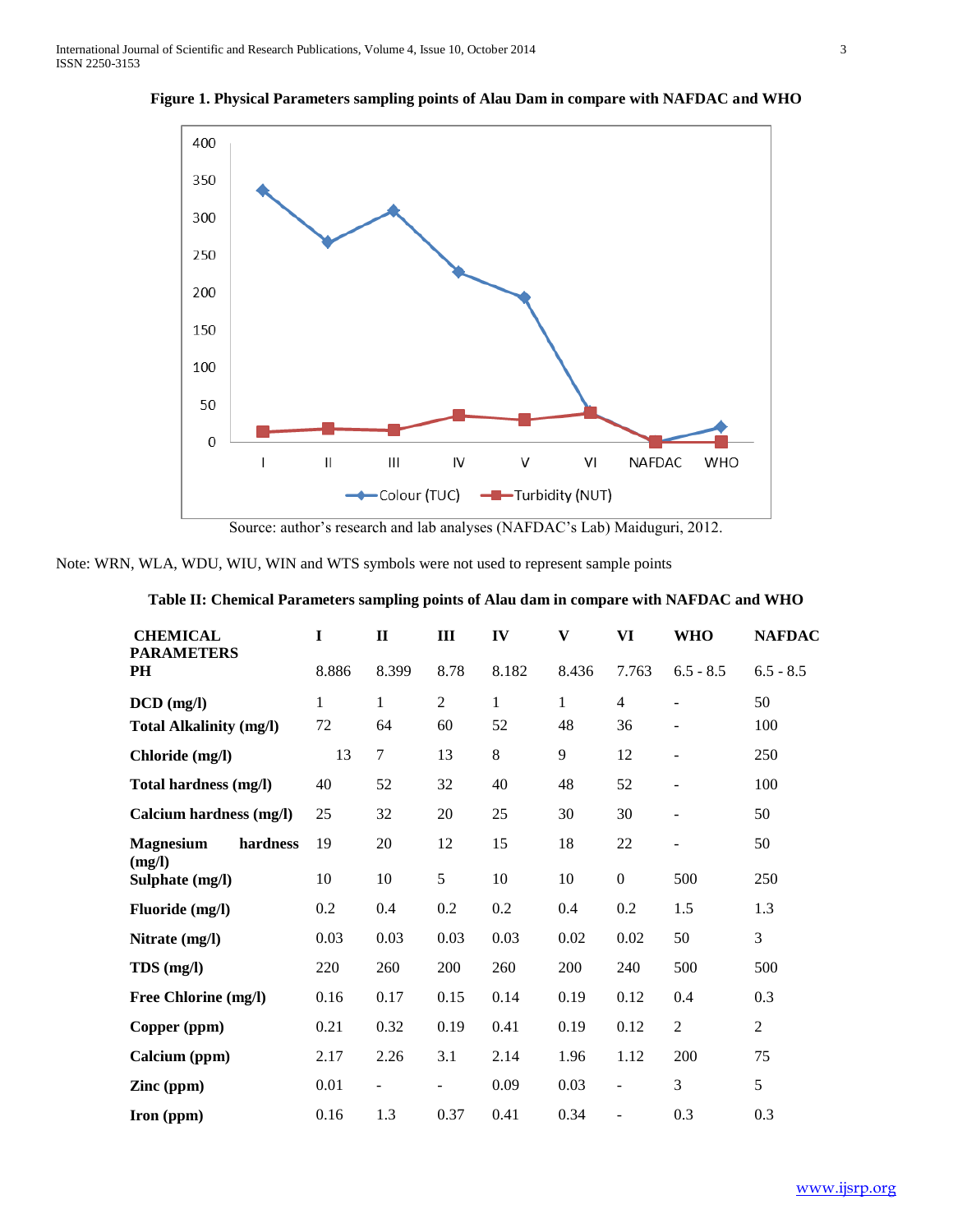## **Magnesium (ppm)** 3.16 2.93 2.63 2.14 3.71 1.06 150 50

Source: author's research and lab analyses (NAFDAC's Lab) Maiduguri, 2012.

Note: WRN, WLA, WDU, WIU, WIN and WTS symbols were not used to represent sample points.

 **Table 2.** indicate the following about chemical parameters for untreated water: the PH for water samples at points I-V are 8.886, 8.399, 8.780, 8.182 and 9.436 respectively, all the PH are within the WHO and NAFDAC limits of 6.5-8.5 except for sampling points 1 and 3 which are above the standard; the amount of Dissolved Carbon-dioxide (DCD) for the sampling points are 1.0,1.0, 2.0, 1.0 and 1.0 mg/l which are below the maximum value of 50mg/l as stipulated by WHO and NAFDAC; Acidity, phenolphthalein Alkalinity and PVC estimate were not seen in all the sampling points of untreated water; Total Alkalinity in the untreated water for sampling points I-V are: 72, 64, 60, 52 and 48 mg/l respectively are within the maximum limit of 100mg/l as specified by NAFDAC while WHO has no specification; chloride content in the untreated water were found to be 13,7, 13, 8 and 9mg/l for sampling points I-V, but all are far below the maximum limit of 250mg/l by NAFDAC specification while WHO has no specification; Total hardness for sampling points are 44, 52, 32, 40 and 48 mg/l respectively, all are within the maximum limit of 100mg/l NAFDAC specification while WHO set no guidelines; calcium hardness peaked at point II, followed by point V then I, IV and III corresponding to 32.0, 30.0,25.0,25.0 and 20.0 mg/l are below NAFDAC maximum limit of 50mg/l while WHO set no standard; magnesium hardness for sampling points I-V are 19.0,20.0, 12.0, 15.0 and 18.0mg/l respectively and all are below 50mg/l as maximum limit set by NAFDAC while WHO set no standard; sulphate content is generally low in the untreated water for sampling points I-V, all have uniform value of 10mg/l except at point 3 with the value of 5 mg/l. They are far below maximum limit of 250mg/l and 500mg/l standard set by NAFDAC and WHO respectively; Fluoride at sampling points I,III and IV assumed uniform value of 0.2 mg/l while point 2 and 5 has the same value of 0.4mg/l. And they are within the maximum limit of 1.5 and 1.3 mg/l standard of WHO and NAFDAC; Nitrites value of 0.030 mg/l was recorded for points I-IV with the least at point V having 0.020 mg/l and all within maximum limits of 5.00 and 3.00 mg/l standard of WHO and NAFDAC respectively; Total dissolved solids is peaked at points II and IV followed by point I, then III and V with the following values 260, 220mg/l; and all are below maximum limit of 500 mg/l standard for both WHO and NAFDAC.

 Free chlorine for sampling points I-V are 0.16, 0.17, 0.15, 0.14 and 0.19 respectively, they are below the maximum standard of 0.40 and 0.30 set by WHO and NAFDAC; Copper is peaked at point 4 followed by points, II, I then III and V in descending order with following values; 0.41, 0.32, 0.21 and 0.19mg/l which are below maximum limit of 2.0mg/l standard for WHO and NAFDAC; Calcium is quite low compared to WHO and NAFDAC standard of 200 and 75mg/l respectively, sampling points I-V have the following values; 2.17, 2.25, 3.10, 2.14 and 1.96 mg/l; The values are below the maximum limit of 0.01mg/l standard of WHO and NAFDAC; Zinc peaked at point 4 followed by point V then I corresponding to values of 0.09, 0.03 and 0.01 mg/ respectively, the units are all below the maximum limits of 3.00 and 5.00mg/l standard by WHO and NAFDAC while at points II and IV no trace of Zinc was detected; Iron peaked at point 2 followed by points 4, 3, 5 and 1 in descending order with corresponding values of 1.30, 0.41, 0.37, 0.34 and 0.16, mg/l. The iron content in water samples at points II, III and IV are above the maximum limit of 0.30 mg/l but at points I and V the values are below limit of NAFDAC and WHO; Magnesium for sampling point I-V are 3.16, 2.93, 2.63, 3.14 and 3.71mg/l respectively with it peak at point V, but all are below the maximum limits of 150 and 50mg/l standard for WHO and NAFDAC.

 The PH of the treated water (sampling point 6) is 7.763 is within the stipulated limits of (6.5-8.5) as standard for both WHO and NAFDAC; Total dissolved solids (TDS) at point VI is 240mg/l, far below the maximum limits of 500mg/l Regulatory Standard; Total Alkalinity; Total hardness, Magnesium hardness and Calcium hardness for sampling point VI were 36mg/l, 52mg/l, 22.0mg/l, and 30.0mg/l are all below the maximum limit of 100mg/l, 100mg/l, 50mg/l and 50mg/l respective standard set by NAFDAC while WHO has no specification. Chloride, fluoride and Nitrites at sampling point VI are 12mg/l, 0.2mg/l and 0.020mg/l respectively, are below maximum limit of 250mg/l, 1.5 and 1.3 mg/l and 50 and 3.0mg/l standard by WHO and NAFDAC. Magnesium and Calcium content in water sample at point VI are 1.06 and 1.12 mg/l respectively, compared with maximum limits of WHO and NAFDAC standard of 150 and 50 mg/l for magnesium, 200 and 75mg/l for calcium both are far from the maximum. Free chlorine is 0.12 mg/l below the maximum limits of 0.4 and 0.30mg/l of WHO and NAFDAC, Copper and Dissolved Carbon-dioxide (DCD) at sampling point VI are 0.12 and 40mg/l respectively, they are below maximum limit of WHO and NAFDAC standard of 2.0mg/l for Copper and 50mg/l for DCD.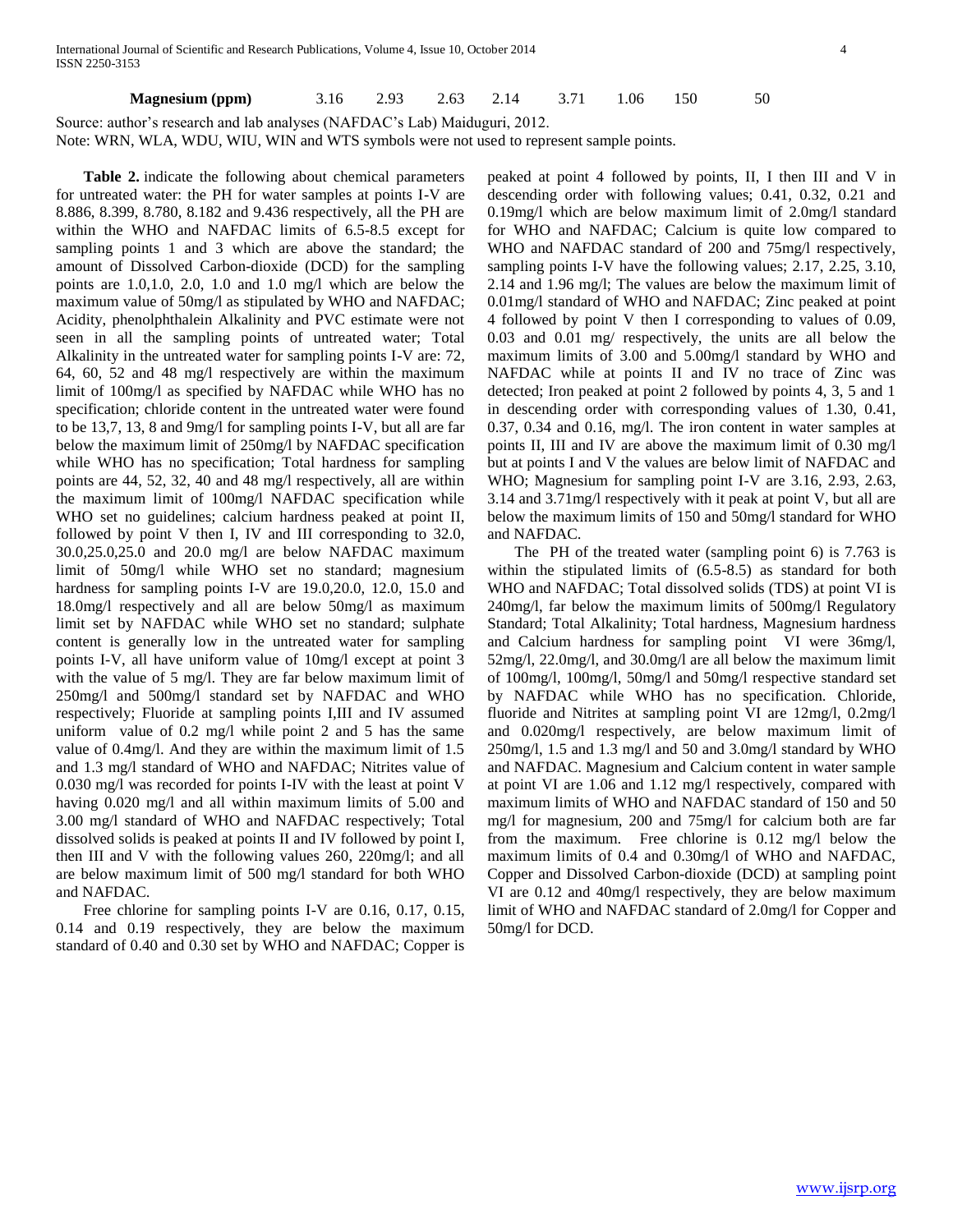

**Figure2. Biological Parameters sampling points in Alau dam in Compared with NAFDAC and WHO.**

Source: author's research and lab analyses (NAFDAC's Lab) Maiduguri, 2012.

 Note: WRN, WLA, WDU, WIU, WIN and WTS symbols were not used to represent sample points

 Figure 2.reveals that Aerobic mesophilic count for untreated water samples was peaked at point 2 with 430cfu/ml followed by point IV then V, I and III in descending order having 410, 370, 360 and 300cfu/ml respectively. Coliform was highest at point II with 180cfu/ml by 170, 160, 140 and 120cfu/ml corresponding to points IV, III, V and 1. Also point II recorded the highest *E.* coli count of 110cfu/ml followed by 96, 90 and 80cfu/ml for points IV, V, III and I respectively. *P*. aeruginosa also is peaked at point II followed by point V then I and IV with least at point III corresponding 30, 18, 15, 15 and 10cfu/ml respectively.

 There is an indication that the microbiological parameters found in the untreated water from the Alau Dam are related to some of these diseases; cholera, typhoid fever, diarrhoeal, bilharziasis, skin irritation among others, due to the fact that, villages around Dam are using the raw water for their domestic usage.

 The treated water (sampling point VI) has 110cfu/ml for Aerobic mesophilic count, which both WHO and NAFDAC have not set standard. Coliform, *E*. Coliform and *P*.aeruginosa all these were zero (0) i.e. not detected from the treated water which correspond to both WHO and NAFDAC standard for household water quality. This indicated that treated water from Alau dam meet the accepted standard of WHO and NAFDAC for biological parameters whereby, could be used for any domestic, industrial and agricultural uses without any health implications.

 In conclusion, the colour and turbidity both have value above the standards of WHO and NAFDAC. These could be attributed to the pumping action taking place at the pumping station located close to the dam. During the pumping process, the water is being mixed thoroughly and when it get to the treatment site the water is coloured and turbid. Hence, this call for addition of more Alum, that is, calcium carbonate (CaCO3) during the treatment processes.

 The analysis for chemical parameters shows that: PH, DCD, Total Alkalinity, TDS, Total, hardness, calcium hardness, magnesium hardness, magnesium, calcium, free chlorine, chloride, sulphate, Fluoride, Nitrites and copper their values were found to be above and within the standards of WHO and NAFDAC.

 Microbiological parameters which includes: Acrobic Mesophilic count, coliform, E.Coli count and P. auriginosa are very high values for microbial parameters with exception of sampling point V. Aerobic mesophilic count which signifies the amount of need oxygen by the Aerobic bacteria is peaked, the water from Lake Alau dam. These could be due to irrigation, fishing and animal grazing activities as well as washing of plates, clothes and bathing taking place in and around the lake.

 The river serves as the only sources of large surface water for Maiduguri metropolitan city and its environs. This makes the water in the dam to suffer heavy pollution as a result of irrigation, fishing, grazing and domestic usage. Hence, the problem of cholera outbreak almost every year as well as typhoid fever, diarrhea, dysentery, bilharziasis (painful urination) and skin irritation that is common among the inhabitants of the area may be associated with use of untreated (raw) water from Alau Dam.

#### **REFERENCES**

- [1] Asiwaju-Bello, YA and Akande, OO (2004): Urban groundwater pollution: case of a disposal site in Lagos metropolis, Nigeria. A Water Res. 12:pp 22- 26.
- [2] Dadan-Garba, A and Dabi, DD (2009): Impacts of Kaduna Abattoir Effluents on the Water Quality of Kaduna River Water. Journal of Environmental Science 13 (2): pp 119-127